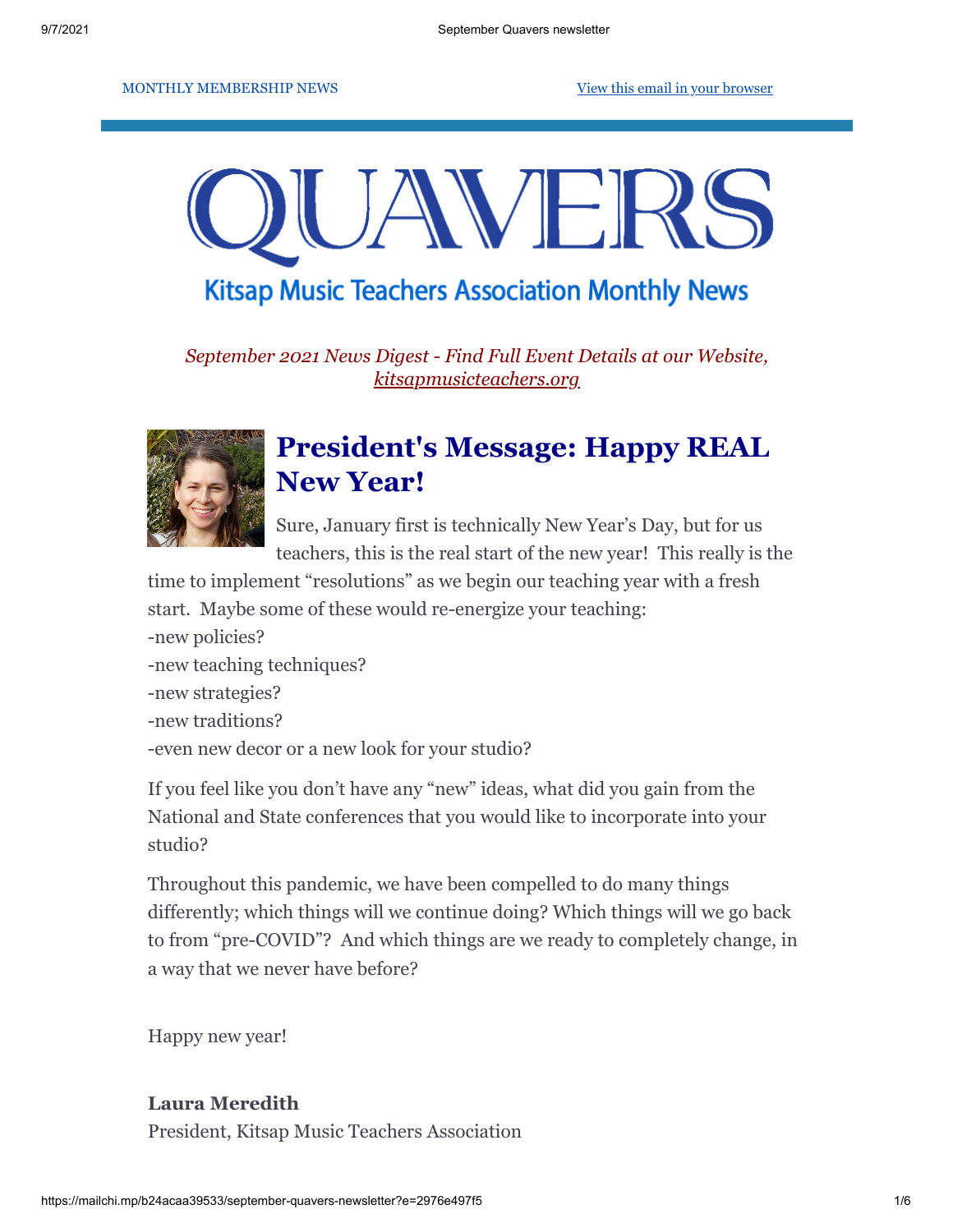

### **From the Vice-President: Meeting News**

Come one, come all!!! We are so excited to finally get to have an in-person meeting on September 10th at Central Kitsap Presbyterian Church! We will meet at 10am for our business

meeting. Coffee and a light brunch will be provided. Masks will be required, per policy at the church. At 10:30, our kick-off program will begin with Wendy Stevens of ComposeCreate.com! She will give a presentation about her rhythm games and materials, and also cover the various test prep materials she has for our Music Literacy Program. She will be doing her presentation virtually, via zoom, so for anyone who is unable to attend, or uncomfortable attending inperson events at this time, you are welcome to join us online! A Zoom link will be sent out closer to the date. See you there!

#### **Melanie Stroud**

Vice President

# **Kitsap Young Musicians Festival**

The 2021 KYMF will be IN-PERSON! It will be held at **Central Kitsap Presbyterian Church on Saturday, November 6.** The Kitsap Young Musicians Festival is a day of group recitals. Students from participating KMTA teacher studios and non-member teachers are welcome to register student performers on any instrument. Each recital will last approximately 1 hour and will include students from beginning to advanced levels.

Registration fees are \$5 per student and \$25 per ensemble (six or more members). There is an additional \$10 fee per studio for non-KMTA teachers.

All teachers who register students for the event are asked to help in some way with volunteer staffing on the day. Please contact Krista if you can help.

Registration will be open from October 1 to October 15.

You will receive an invoice for the registration fees when the registration period closes. Payments can be made online via PayPal, or by mailing a check to the registrar.

Parent Permission Slip and Liability Release Forms are going online this year! Check your inbox for instructions after registration has closed.

[Visit the website](https://kitsapmusicteachers.org/young-musicians-festival/) for more information.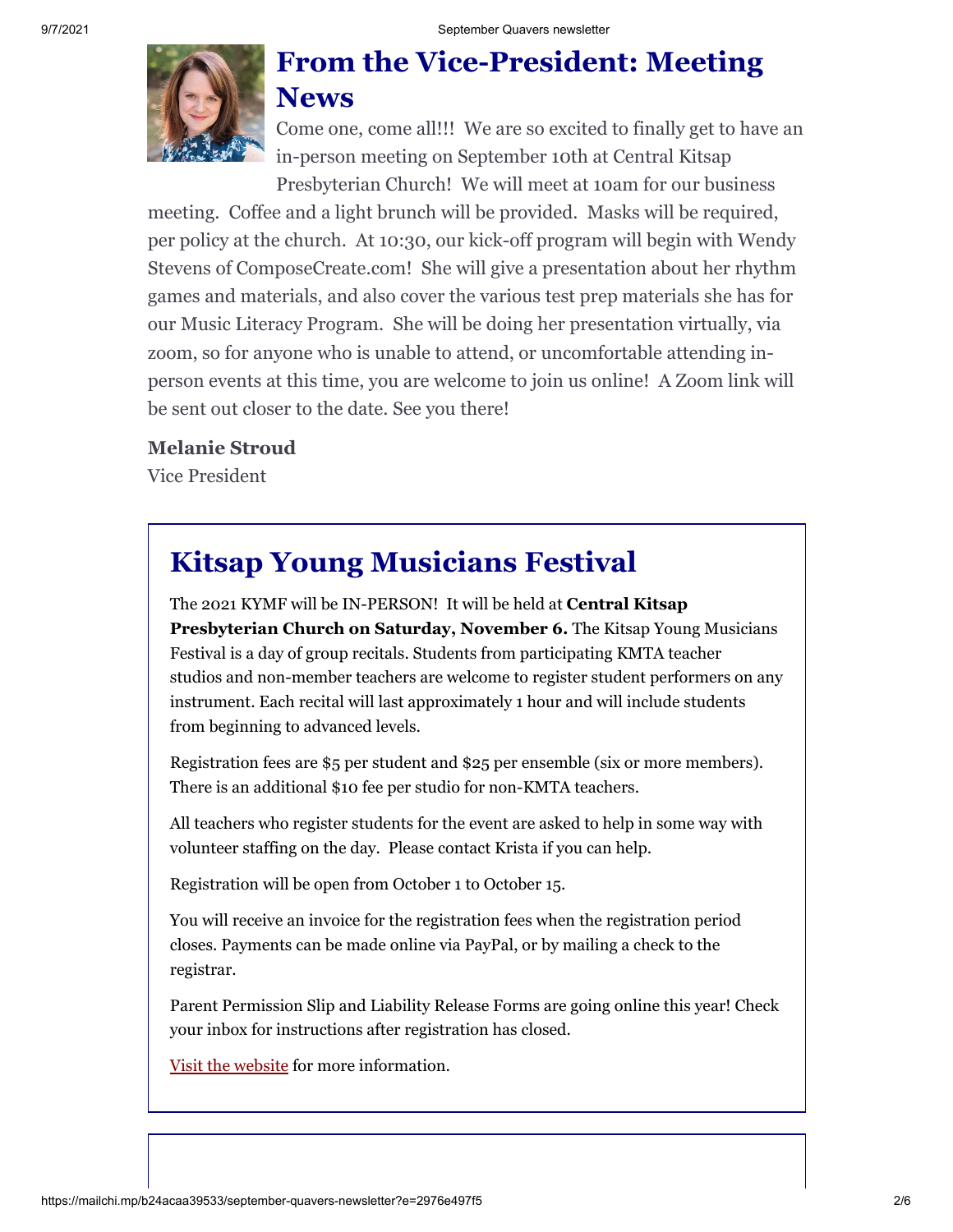# **Updating Your Contact Info for Member Directory and KMTA Website**

We need updates to your contact information to publish in the Members Directory and on the KMTA website for this year. The website's Find a Music Teacher page [posts your phone number, email address, teaching specialty, general lo](https://kitsapmusicteachers.org/teachers/)cation, and your studio website or Facebook page if you have one. The Members Directory is for internal circulation only, and adds your physical location and/or mailing address. Please send changes to your information to Laura Meredith before September 10th [\(laurasletsplaymusic@gmail.com](mailto:laurasletsplaymusic@gmail.com)).

# **Have you renewed your MTNA membership for 2021-22?**

The KMTA website provides publicity for member teachers. Since site inclusion is a benefit of membership in KMTA, only active KMTA/MTNA members who are current in their dues payments are listed on the "Find a Music Teacher" page.

The website will be updated as of our first KMTA meeting, **September 10**, to include only members who have [paid their annual dues](http://mtna.org/), which were due on June 30. After September 10, you may notify the webmaster when you have paid your dues, by forwarding your confirmation email from MTNA to Technology Chair Jane Melin, [jane@melinmusicstudio.com](mailto:jane@melinmusicstudio.com). At that time your listing on the "Find a Music Teacher" page will be reinstated.

The webmaster will work closely with the Treasurer to add teacher listings as memberships are confirmed. It can take several weeks for membership notifications to make it to our chapter from MTNA, so please contact a Board member directly to alert us to your membership status.

## **High School credit for MAP**

In the past year we received inquiries from teachers who participated in MAP and wanted their students to receive high school credit. Please note that the process to receive high school credit IS NOT simply checking off a box in the online registration for MAP. The whole process **begins at the beginning of the school year**.

Below is a brief overview:

1. Teacher must have received NCTM/WSCTM certification.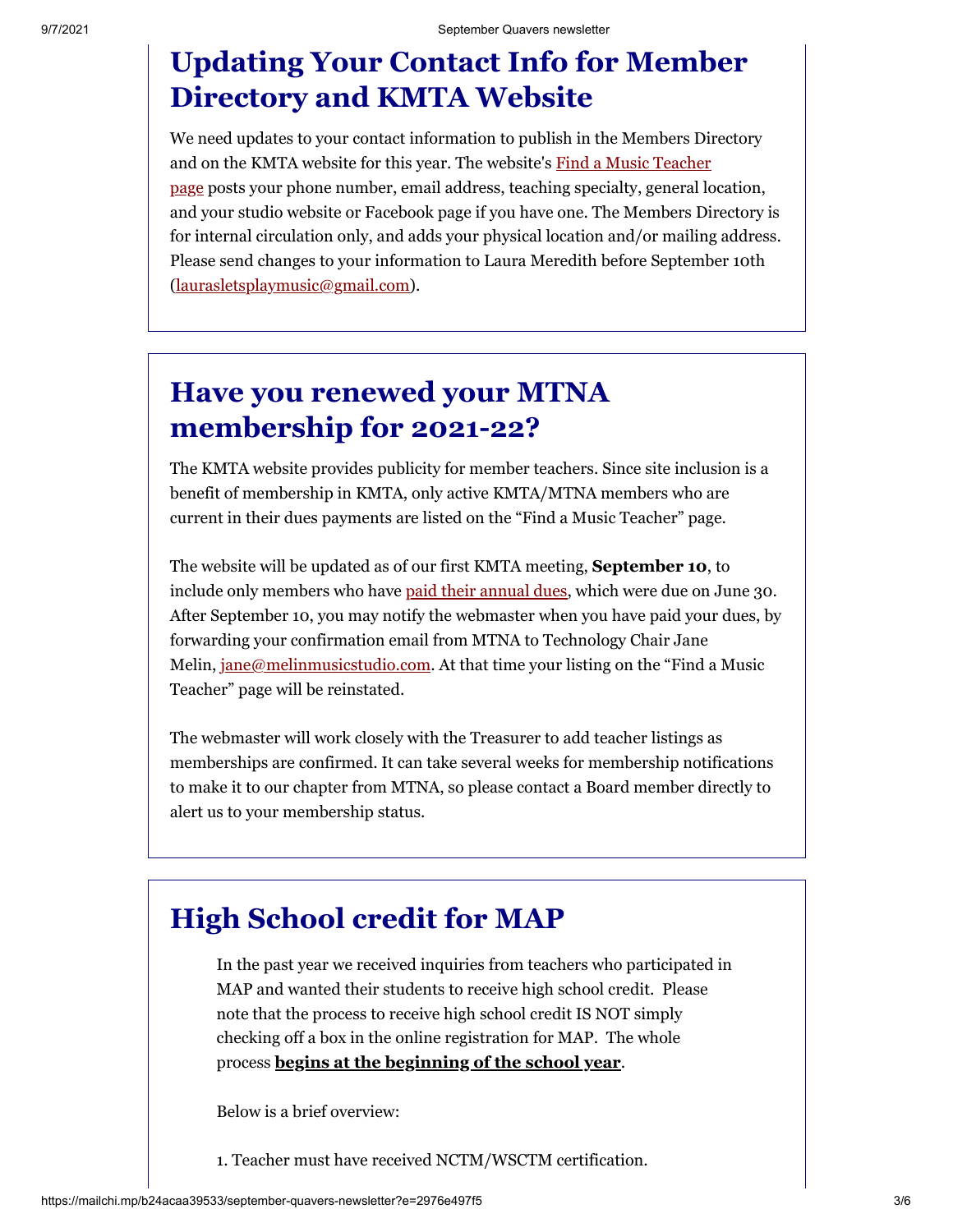2. Teacher and Student must fill out the **[Request for Credit](https://docs.google.com/document/d/1AOc9CGJ7mP9WMazT7YROSvWnhP2bfkOD/edit?usp=sharing&ouid=115662917481642438215&rtpof=true&sd=true)** form, take the packet to the school counselor, and have it approved at the beginning of the school year. Each school district has different policy. Some will not grant credit. (Our understanding is that Seattle and Eastside have not been allowing students to receive applied music credit, out of the concern that this would draw students away from the school music program.)

3. Teacher must check off the "High School Credit?" box for the student during the MAP registration process.

4. Chapter MAP Chair needs to email me a High School Credit form listing all students requesting high school credit, along with the chapter MAP schedules for approval. I will include the form in my packet to the Visiting Artist.

5. Student must participate in MAP to receive a high school credit stamp to be affixed to his/her certificate.

6. At the end of the grading period, Teacher completes a *Report in Applied Music Study*, includes with it the certificate from MAP, and have the student return it to the school counselor.

In short, only checking off a "High School Credit?" box will not give your student high school credit. Your student must get an approval first from the school at the beginning of the year.

I will be sending out a poll shortly to select teachers who have been successful in applying for high school credit for their students. That way we can survey the variations in school policies and understand the barriers better.

Thanks, Jason Kuo WSMTA MAP Chair

## **Calling all Halloween enthusiasts!**

We had been hoping to have a Monster Concert this fall, with a real monster/Halloween theme, but unfortunately we will have to delay those plays. In the meantime, we still want to have our students celebrate Halloween by performing music! We will create a Halloween playlist to which any student/teacher can contribute a "Halloween-themed" video performance. This can be spooky music, or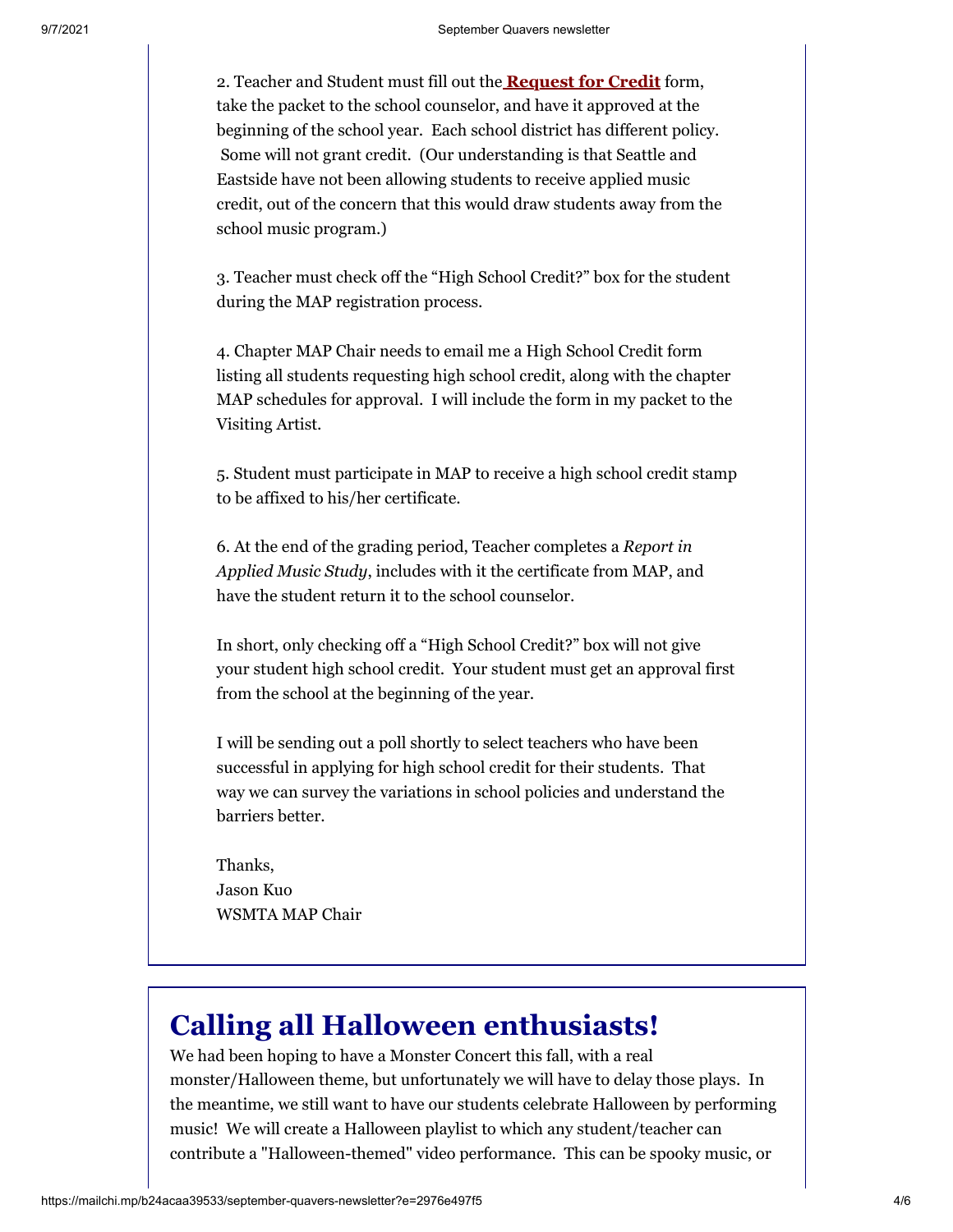even any music that is played by someone in costume! Fun is the key, so just about anything goes! We will provide more details in October, but have your students get practicing whatever says "Halloween" to them!

#### **Are you accepting new students?**

If you are currently seeking to add students to your studio, please send Melanie Kurtzbein a line at kurtzbein4@gmail.com by September 10. A list will be sent in an email to the membership so that teachers with full studios will know where they can refer students.

#### **Don't forget to vote!**

Please refer to an email sent out just a couple of days ago to vote for our new secretary! We need a majority vote to make it official-- thank you!

### **Part time teaching position**

Carden Country School on Bainbridge Island seeks a music teacher for the 35 students in grades K-7. The hours are Tuesdays and Thursdays 12:00-3:00, and it pays \$30/hour. There is flexibility in what specifically you teach. If interested, please contact the headmaster, Mr. Harvey: [mrharvey.cardencountryschool@gmail.com](mailto:mrharvey.cardencountryschool@gmail.com) If you would like the "insider scoop" from the teacher who has recently taught in this position, contact Gina Weibel: [weibelfamily@gmail.com](mailto:Weibelfamily@gmail.com)

## **Do you have info to distribute to KMTA?**

Please send all communication items (website updates/documents, email blasts, Quavers articles, etc.) to Melanie Kurtzbein at kurtzbein4@gmail.com. Plain text in an email body and image files work best.

*Quavers* articles should be submitted at least 3 days before the end of the month.